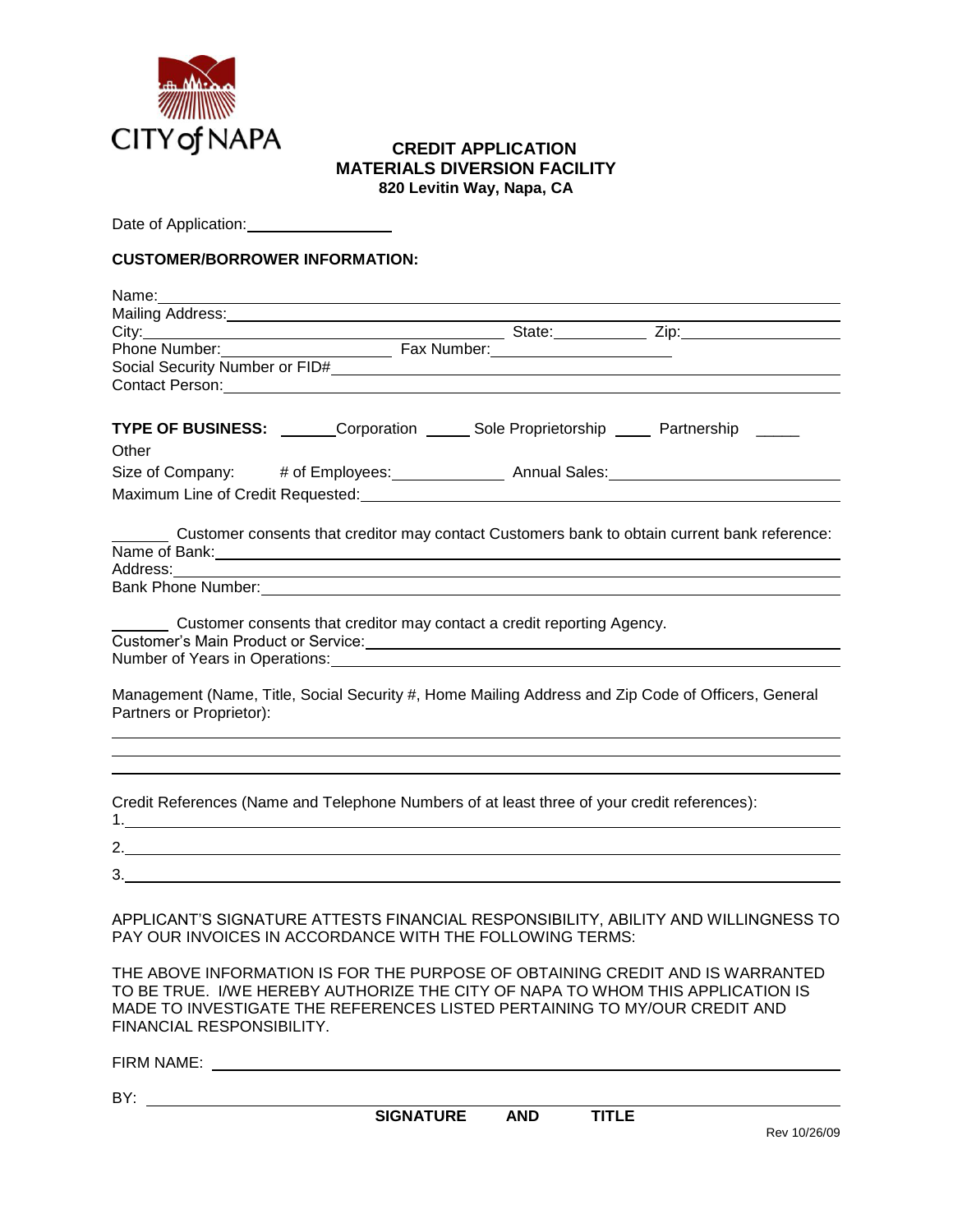# **CITY OF NAPA CREDIT TERMS AND CONDITIONS**

- 1. Any payment returned to us for insufficient funds will be subject to a bad debt fee not to exceed \$25.00 for the first offense; not to exceed \$35.00 for the subsequent offense; and up to three times the amount of the check with certified demand for payment, in accordance to Municipal Code Chapter 2.32, section 040B and resolution 16 adopted by the city council.
- 2. You agree to pay all cost of collection including, but not limited to, reasonable attorney fees and court costs.
- 3. All invoices and unpaid charges are due within 30 days of the invoice date.
- 4. All accounts past 30 days are considered delinquent.
- 5. We may close your account if it becomes delinquent or if you have a significant change in management or ownership.
- 6. You agree to notify us of any significant changes in management or ownership.
- 7. We may change these terms and conditions at any time. We will notify you by mail if these terms and conditions change.

## **CUSTOMER VEHICLE IDENTIFICATION**

For your protection, please provide your company vehicle license plate numbers that will be using our facility. This information will be linked to your account. You are hereby authorizing charges to your account for material brought in with these vehicles. Please be sure to notify us if you ever sell a vehicle in order for us to remove it from your account and avoid further charges.

| Vehicle 1 License Plate #  |  |
|----------------------------|--|
| Vehicle 2 License Plate #  |  |
| Vehicle 3 License Plate #  |  |
| Vehicle 4 License Plate #  |  |
| Vehicle 5 License Plate #  |  |
| Vehicle 6 License Plate #  |  |
| Vehicle 7 License Plate #  |  |
| Vehicle 8 License Plate #  |  |
| Vehicle 9 License Plate #  |  |
| Vehicle 10 License Plate # |  |
| Vehicle 11 License Plate # |  |
| Vehicle 12 License Plate # |  |

### **Please return application to:**

**City of Napa Finance Department PO Box 660 Napa, CA 94559-0660 Attn: MDF Accounting**

**or FAX to: (707) 257-9251**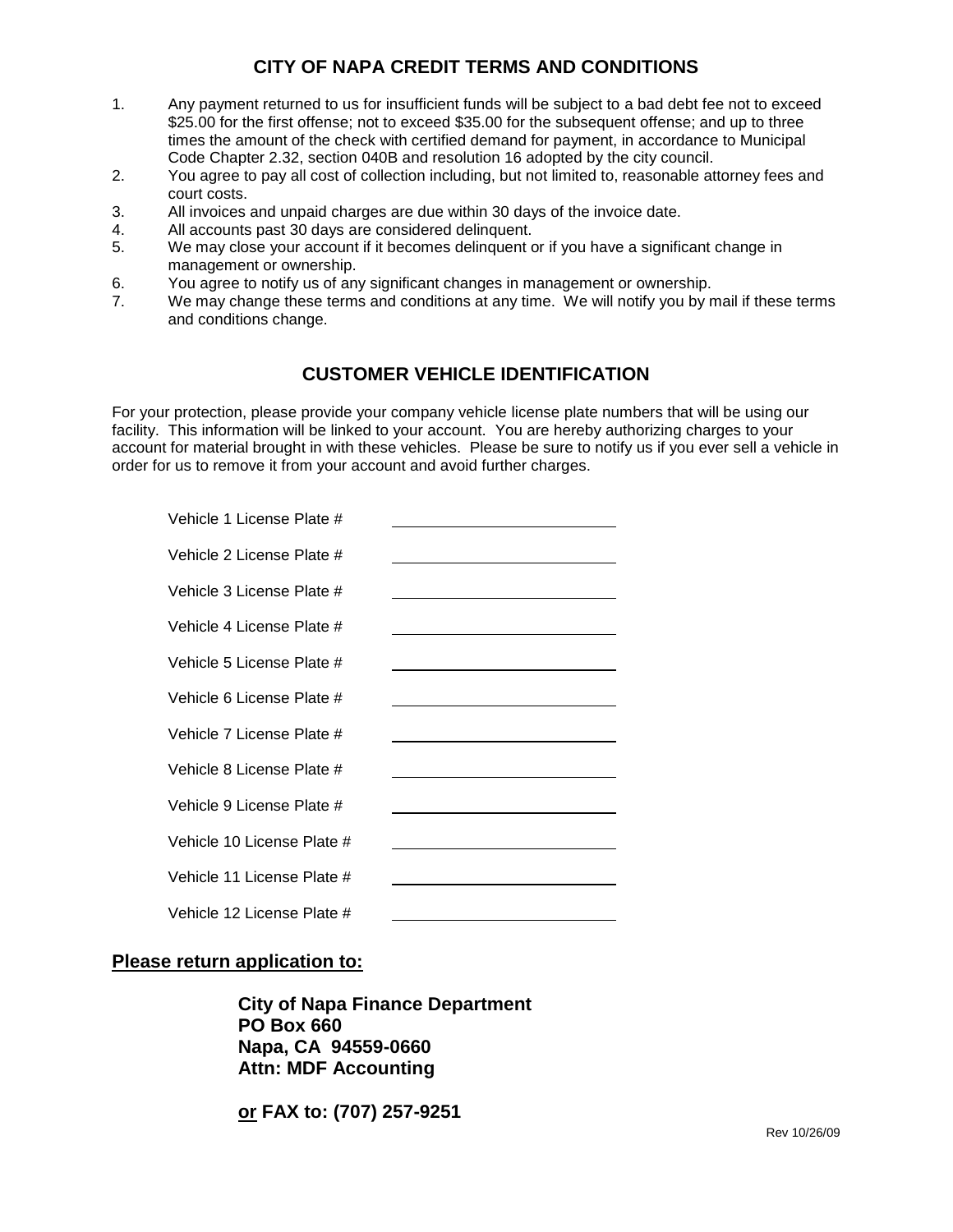## **SALES TAX EXEMPTION APPLICATION**

#### **City of Napa Materials Diversion Facility 820 Levitin Way, Napa, CA**

Materials purchased at the City of Napa Materials Diversion Facility are subject to sales tax. Exemption from sales tax may be requested if: (1) material is used for resale and the purchaser has a seller's permit [complete Parts A and B]; or (2) material is used as a "fertilizer" for agricultural purposes as defined by the State of California [complete Parts A and C].

## **A. GENERAL INFORMATION**

| 1. Name of purchaser: |  |
|-----------------------|--|
| 2. Address:           |  |
| 3. Telephone number:  |  |

# **B. RESALE CERTIFICATE**

|         | 1. I hold valid seller's permit number:          |  |
|---------|--------------------------------------------------|--|
| $2^{2}$ | I am engaged in the business of selling the      |  |
|         | following type(s) of tangible personal property: |  |
|         | Description of property to be purchased for      |  |
|         | resale:                                          |  |
|         |                                                  |  |

I hereby certify that I will resell the item(s) listed above, which I am purchasing under this resale certificate, in the regular course of my business operations. This certificate should be considered in effect for each purchase unless indicated otherwise.

Signature: \_\_\_\_\_\_\_\_\_\_\_\_\_\_\_\_\_\_\_\_\_\_\_\_\_\_\_\_\_\_ Date: \_\_\_\_\_\_\_\_\_\_\_\_\_\_\_

Name/Title:

### **C. AGRICULTURAL EXEMPTION** (applies to compost sales only)

| 1. I am engaged in the following agricultural<br>business: |  |
|------------------------------------------------------------|--|
| Purpose of compost use:                                    |  |

I hereby certify that the compost purchased will be used for agricultural purposes and that its use falls under the definition of "fertilizer" as used in the Food and Agricultural Code. This certificate should be considered in effect for each purchase unless indicated otherwise.

Signature: \_\_\_\_\_\_\_\_\_\_\_\_\_\_\_\_\_\_\_\_\_\_\_\_\_\_\_\_\_\_ Date: \_\_\_\_\_\_\_\_\_\_\_\_\_\_\_

Name/Title:

**Please return to:** 

**City of Napa Finance Department PO Box 660 Napa, CA 94559-0660 Attn: MDF Accounting**

**or FAX to: (707) 257-9251**